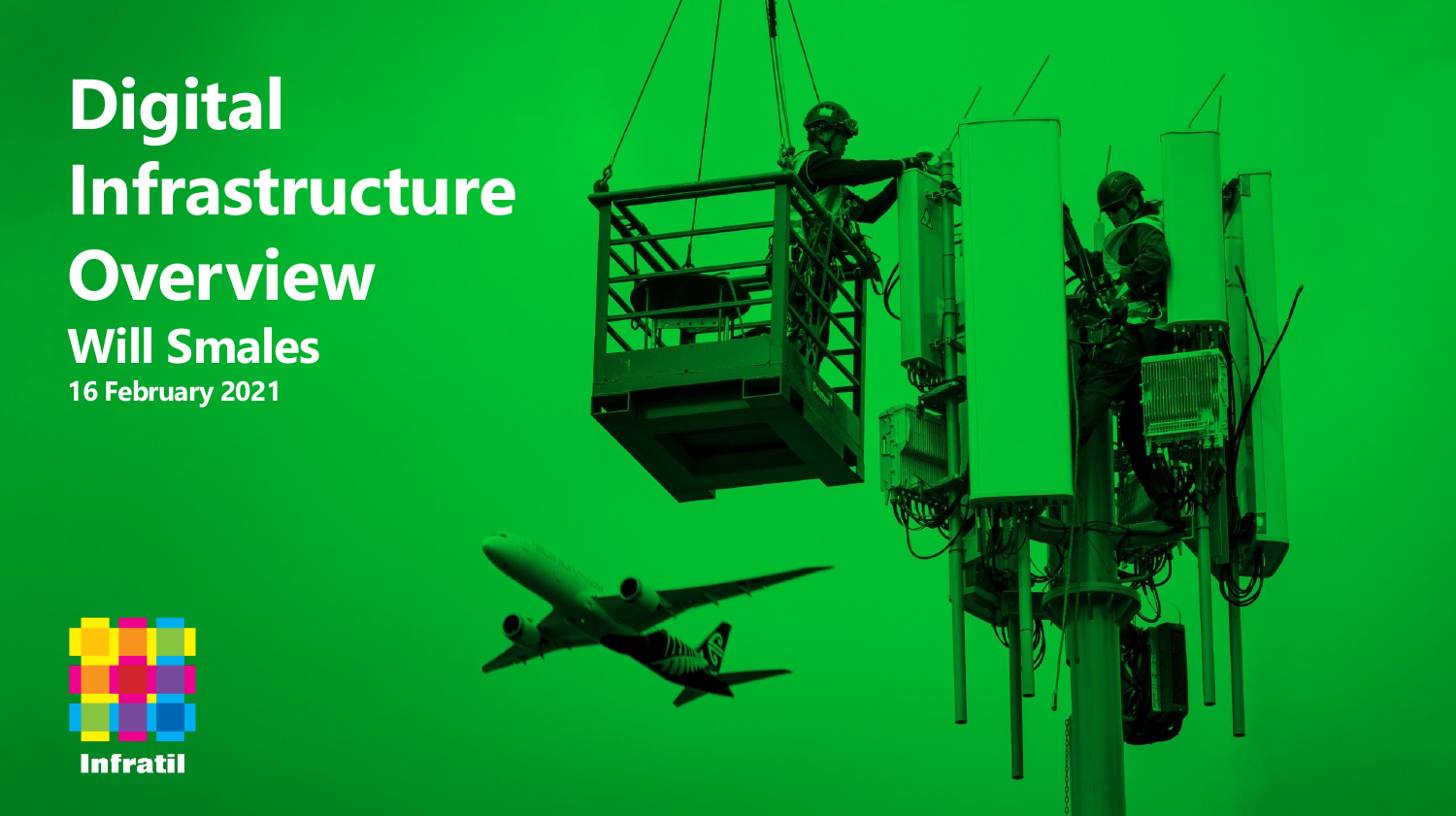## **Digital Infrastructure Overview Digital Infrastructure has emerged as one of the most sought -after infrastructure asset classes**





- The sector came into the pandemic with positive tailwinds around the exponential growth in data usage and need for connectivity, fuelling requirements for investment into data centres mobile towers and fibre
- Infratil exposed shareholders early to these trends as global demand digital infrastructure surges
- There have been ~US\$120 billion of reported deals over the last 5 years with fibre, data centres and towers the most popular investments spread across a wide base of investors
- Connectivity is a lifeline for billions of people, and are a fundamental requirement for societal development
- Data centres are high margin, long-dated assets with strong defensive characteristics
- The increasing volume of data usage and transmission through 5G networks will increase demand in data storage and drive further growth for data centres
- Morrison & Co has an experienced and expert team to navigate this fast -growing sector, and manages a strong portfolio of digital infrastructure assets